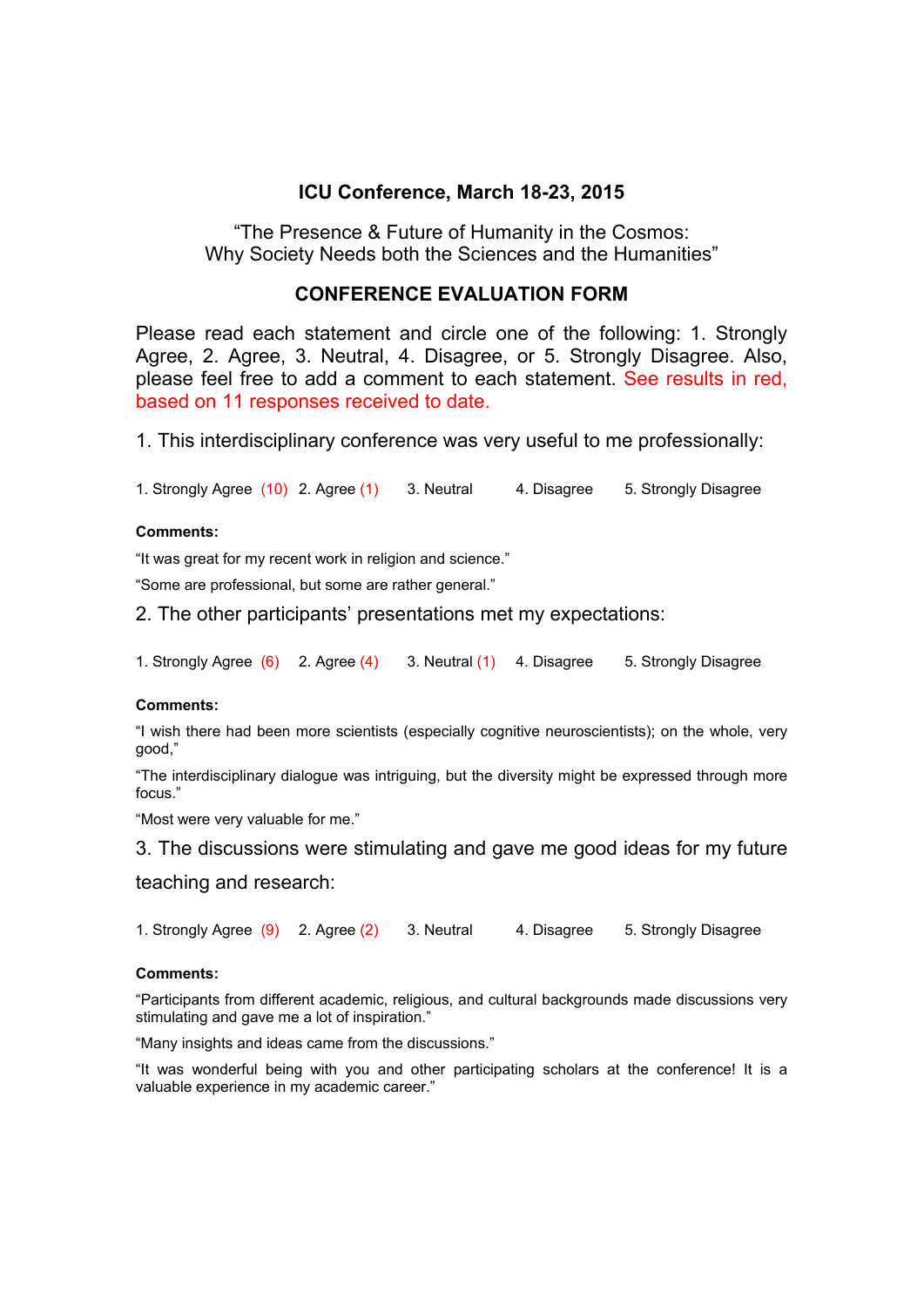4. The morning mindfulness sessions, tea ceremony, public lecture, and film/interview event enhanced the overall experience:

1. Strongly Agree (9) 2. Agree (2) 3. Neutral 4. Disagree 5. Strongly Disagree

#### **Comments:**

"I enjoyed myself very much!"

"I especially enjoyed the morning mindfulness sessions. I came with serious jetlag but was able to attend all sessions in good energetic status."

"These activities were very helpful for the conference."

5. The conference was well organized:

1. Strongly Agree (10) 2. Agree (1) 3. Neutral 4. Disagree 5. Strongly Disagree

#### **Comments:**

"I deeply appreciate your self-giving efforts."

"The best organized conference I have ever experienced."

"Perfect!"

"It was just great."

"The conference was the coziest and most stimulating I have ever attended. Thank you for the arrangements!"

6. The ICU Dialogue House was comfortable and a good location for this conference:

1. Strongly Agree (10) 2. Agree (1) 3. Neutral 4. Disagree 5. Strongly Disagree

### **Comments:**

"Cozy and undistracted."

"I was impressed by the pleasant and spacious conference room with beautiful modern style."

"I enjoyed the stay."

"The housing was so good and the conference staff were so kind."

## Additional Comments:

"The organizer's passion and commitment to his mission made this conference possible."

"We had many humanists but few scientists. It would have been better to have a special lecture from a scientist."

"It was a well-organized conference held in the right and beautiful place."

"I was impressed by Tom's devotion and wisdom."